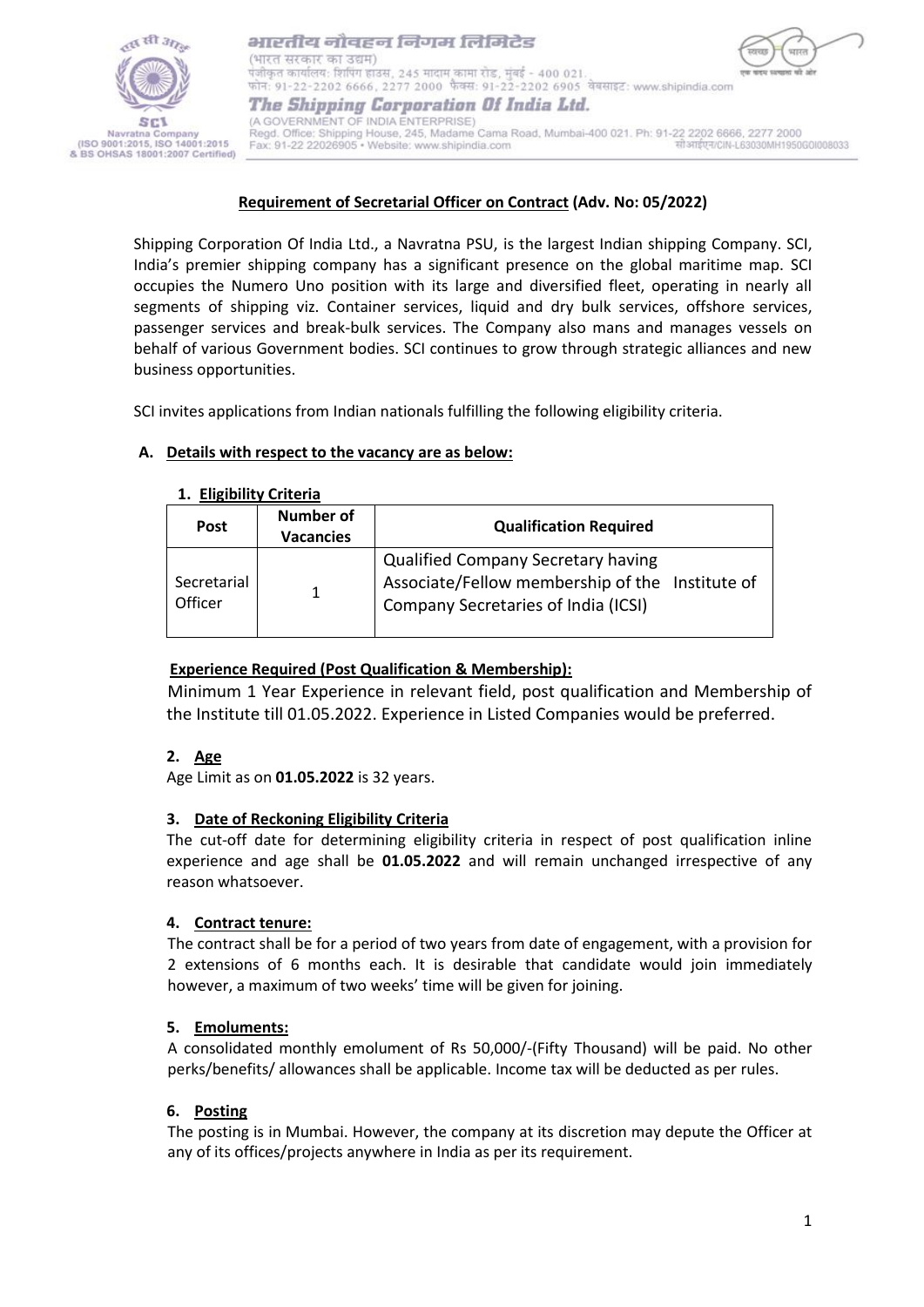## **7. Accommodation:**

No company accommodation shall be provided.

### **8. Transportation**

No transportation allowance shall be provided.

## **9. Leave:**

30 days leave for a period of one year and prorata for the period of extension.

## **10. Work timings:**

The Officer will have to work as per the flexi office timings applicable to regular SCI Employees. If required as per exigencies of work, they shall be required to attend office on Saturdays or other holidays also without any additional compensation.

## **11. Medical Benefits:**

The officer will not be eligible for Company's medical benefits. However, they will be covered under the Company's Group Insurance Scheme in existence for accidents at workplace.

## **12. Termination:**

The contract may be terminated by either side by one months' notice or payment of notice pay in lieu thereof. However, the Corporation shall reserve the right not to accept resignation/notice of termination should the circumstances so warrant i.e. the disciplinary proceedings are pending or are contemplated against the officer.

# **B. How to apply:**

Interested candidates should directly apply through the link provided on the Corporations website [www.shipindia.com](http://www.shipindia.com/) -> Career -> Shore-> Requirement of Secretarial Officer on contract (Advt No. 05/2022) **and** send their updated resume (pdf only) and required documents (pdf only) via email on [shorerecruitment@sci.co.in](mailto:shorerecruitment@sci.co.in) with subject as "Application for Secretarial Officer on contract (Advt No. 05/2022)". Candidates are also required to attach the following documents along with their resumes in pdf format only.

- i. Graduation Degree Certificate (If applicable)
- ii. CS Completion Certificates /Membership certificate
- iii. Work Experience certificates for the years as mentioned in application form (Post Qualification & Membership).
- iv. Date of Birth proof like Aadhar card/Pan card/Voter/Birth Certificate etc.

The above documents are to be clubbed/joined/scanned in a single file and uploaded in pdf format under the upload required document section. Please note that the size of the attachment should not exceed 20 MB.

Applications will not be considered in case the online application form is not filled and the abovementioned documents are not submitted as per the data filled in application form during the application period.

# Last date of application: **30/05/2022**

Application/Documents received after the last date of application will not be considered. Applications of only those applicants will be considered who have filled the online form with documents and sent their resume along with the documents as mentioned above.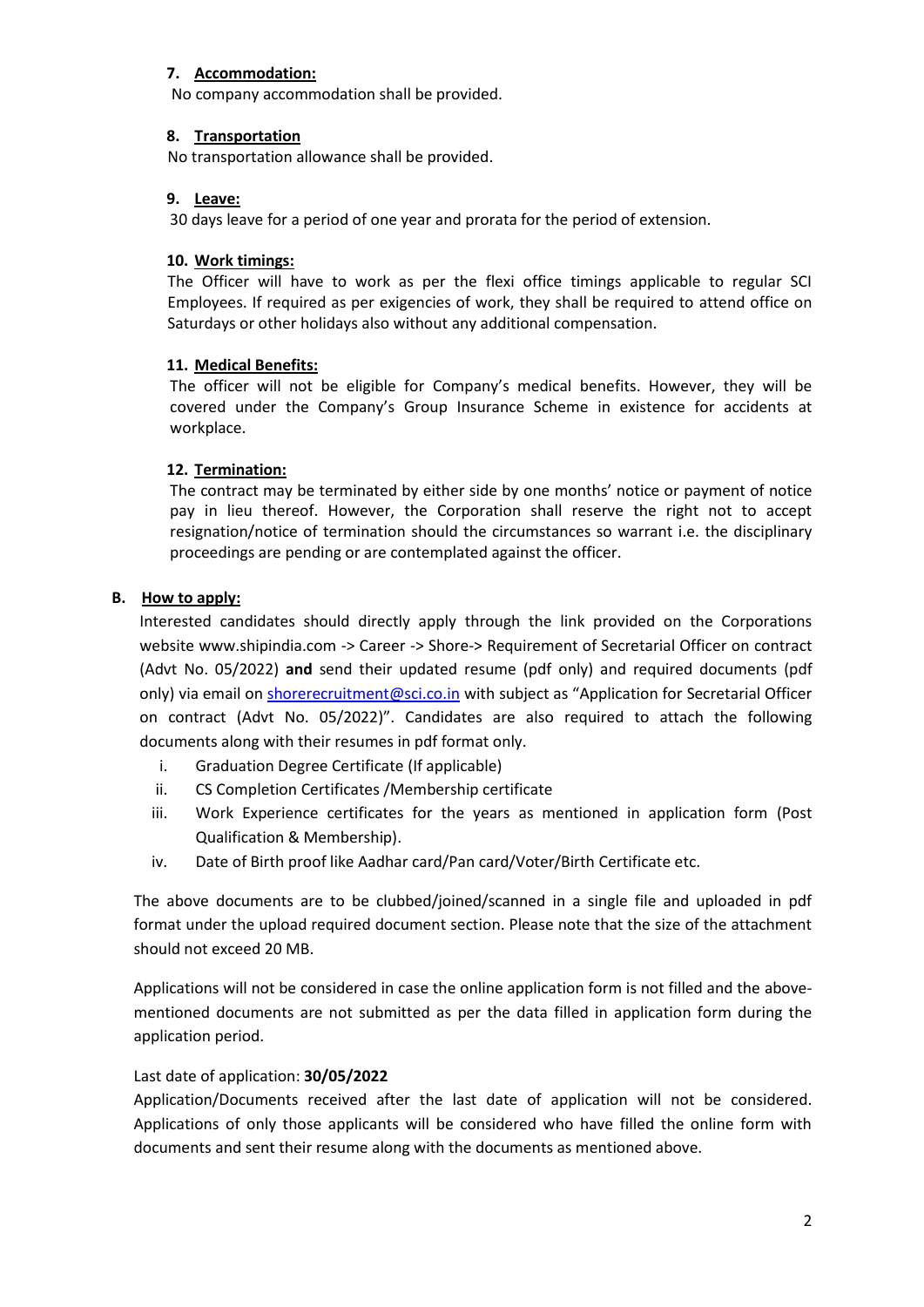## **C. Selection Process:**

Candidates will be shortlisted based on the eligibility criteria for Educational Qualification, Age, Experience and any other criteria as mentioned. In case of large number of eligible applications, candidates will be shortlisted in the ratio of 1:25 i.e. 25 candidates will be called for the Interview. The short listing will be based on higher experience (Post Membership of the Institute).

The Interviews will be conducted at Shipping House, Nariman Point, Mumbai or through video conferencing depending upon the prevailing situation at the time of Interview. The schedule will be notified on the Corporation's website.

Date and time of Interview: Will be notified on Corporations website.

The Company reserves the right to increase/decrease the number of vacancies as per the need or cancel the advertisement itself without any notification.

## **D. GENERAL INFORMATION:**

- 1. Indian Nationals only need to apply.
- 2. After selection, the waitlist panel will be valid for a period of one year from the date of finalization and shall be applicable in case of selected candidates not joining for any reason or selected candidates separating from the organization.
- 3. Candidates are advised in their own interest not to furnish any particulars that are false, tampered, fabricated or suppress any information while filing up the application form or during the verification process. In any such case, the candidature/engagement made shall be treated as null/void at any stage in the selection process.
- 4. Candidates are advised to regularly check their e-mail and the Corporation's website for information.
- 5. The engagement of selected candidates will be subject to their being declared medically fit by the approved Hospital and by Medical officer of the Corporation.
- 6. The selection of candidates for selection process shall be at the discretion of the Corporation and the decision in this matter will be final and binding.
- 7. The decision of SCI Management regarding eligibility criteria, acceptance or rejection of applications to the post etc. shall be final and binding on all candidates. Mere fulfilment of the minimum qualification, experience and job requirement will not vest any right on candidates for being called for document verification/Interview.
- 8. Any corrigendum/updates to the advertisement will be published on our website only; hence candidates are requested to check the Corporations Website regularly.
- 9. Candidate will appear for the interview at their own risk and SCI will not be responsible for any injury or losses etc. of any nature.